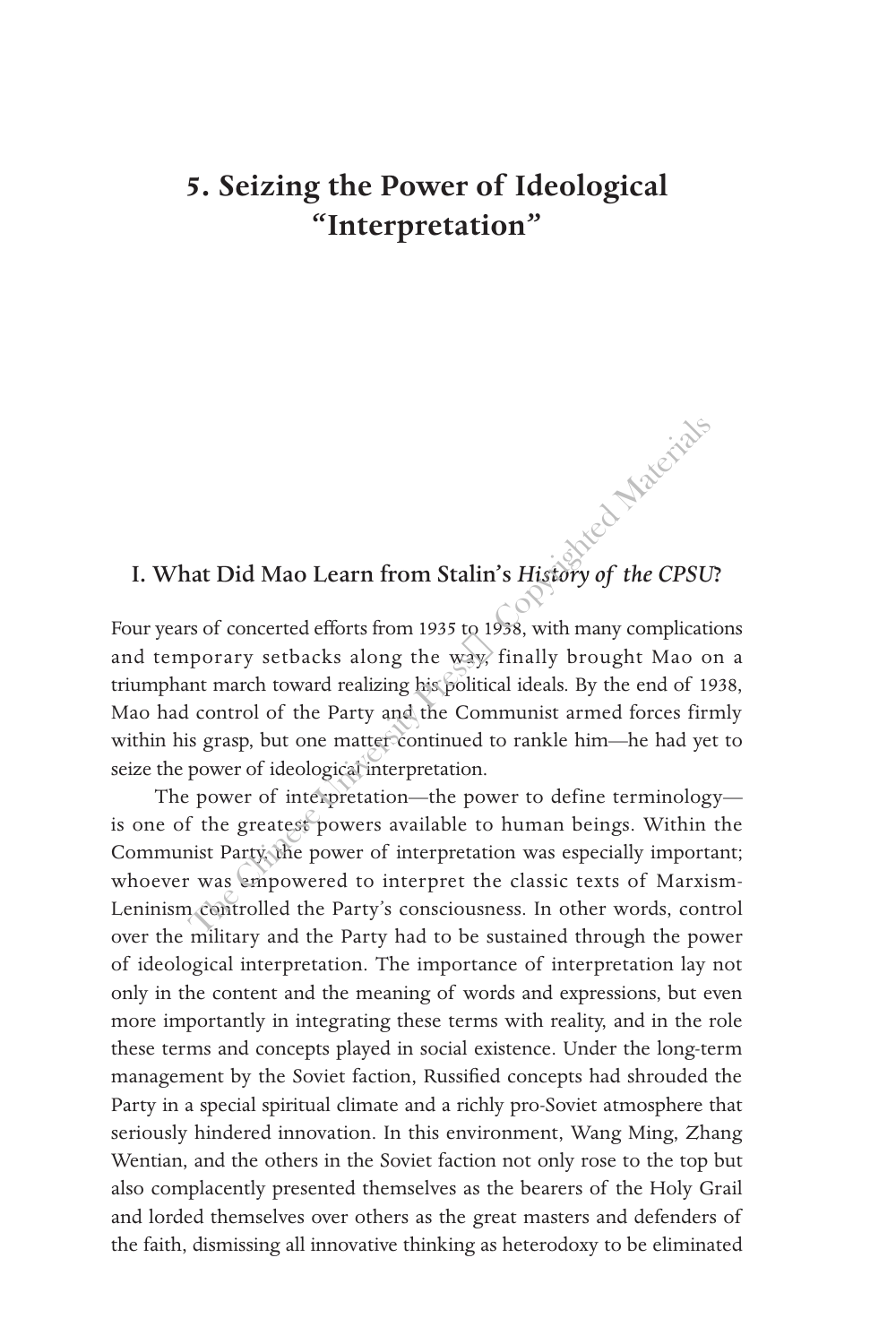at first instance. For quite a long time, Mao could do nothing but stew in his indignation while those who supported Moscow's orthodoxy treated his ideas as "parochial empiricism" that "departed from the classics and rebelled against orthodoxy," and they regarded Mao as a mere layman forever barred from the inner sanctum of Marxism-Leninism.

His self-respect battered, Mao resolved to express himself with an authoritativeness that would silence his political opponents. Back in 1910, while still a student at Dongshan Primary School in Xiangxiang County, Hunan Province, he expressed his resolve in a poem entitled "Chant of the Frog":

Squatting like a tiger in the pond, Nurturing my spirit beneath the green poplar, If I don't first greet the spring, Which insect dares to chirp!<sup>1</sup>

As soon as Mao embarked on his great enterprise, he found the apparatus of the Party's spiritual guidance even more intolerable. Aspiring to the role of a "guru" and gifted in management, Mao understood his own and his opponents' aptitudes well enough to know where his disadvantages lay—he had read less of the Marxist and Leninist classics than those who had studied abroad. But Mao was confident that his profound understanding and intuitive grasp of Chinese history and cultural traditions, combined with some key concepts of Marxism-Leninism, would be of far greater practical value than the armchair strategizing of pedants who had swallowed foreign teachings without truly digesting them. In Mao's view, those in the Soviet faction were "sourceless like an autumn flood and rootless like duckweed" with "minds full of emptiness," and they relied purely on their training in Moscow to gain control of Party ideology and consequently control of the Party and its armed forces. Mao was taking the opposite route: through willpower, intelligence, and ability he had gained control of the Party and the military, and ultimately he would capture the ideological battlefield as well. Squatting like a tiger in the pond,<br>
Nurturing my spirit beneath the green poplar,<br>
If I don't first greet the spring,<br>
Which insect dares to chirp!<br>
As soon as Mao embarked on his great enterprise, he for<br>
aratus of the

In October 1938, after reading a number of books by Marx and Lenin as well as their Stalinist interpretations in Mark Mitin's and Arnold Aizenberg's textbooks on dialectical materialism and historical materialism,<sup>2</sup> Mao launched a Party-wide "Study Movement" from the rostrum of the Sixth Plenum of the Sixth Central Committee.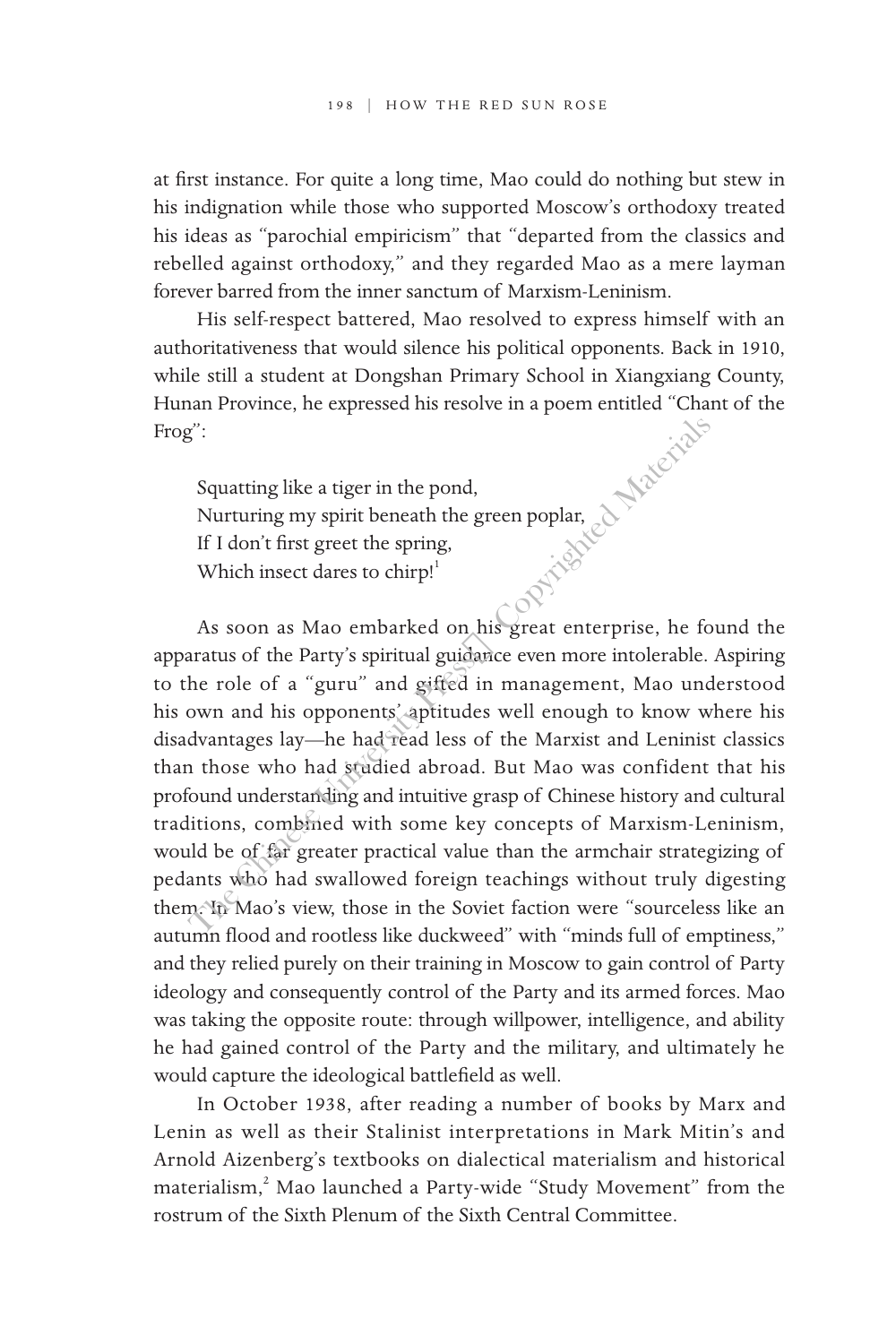To study what? In a word, to study Marxism combined with China's reality—Mao's new concept as well as his attitude and work method. At the time, there was no formal concept of "Mao Zedong Thought," nor was it convenient, under Stalin's remote observation, to call attention to Mao's new contribution. Furthermore, it was difficult for Mao to reveal all of his actual thinking. He found that he was unable to speak his mind.

Yet, after everything he had already experienced, all of this was really nothing for him. At the end of 1938, a report from Ren Bishi, newly arrived from Moscow, gave Mao important revelations that helped him resolve this quandary. Ren reported to Yan'an that Moscow had just published Stalin's *History of the Communist Party of the Soviet Union* (CPSU), and he recommended that the Chinese Communist Party (CCP) Central Committee immediately have it translated.<sup>3</sup> Upon reading the History several months later, Mao grasped it like a treasure and quickly issued an appeal to Yan'an cadres at all levels: Study the *History* and become students of Stalin! Ive this quandary. Ren reported to Yan'an that Moscow had<br>
I Stalin's *History of the Communist Party of the Soviet Union*<br>
CCPS<br>
ecommended that the Chinese Communist Party (CCP) Cen<br>
tee immediately have it translated.<sup>3</sup>

Mao put an extremely high value on Stalin's *History*; Guo Huaruo, who was Mao's military affairs secretary at the time, recalls Mao stating at one cadre meeting: "The *History of the CPSU* is a great book; I have read it ten times already, and I advise all of you to read it numerous times as well."4

From 1930 until the end of the 1950s, on at least ten occasions Mao called on the entire Party to study Stalin's *History of the CPSU*. At a cadre conference in Yan'an on May 19, 1941, Mao gave his famous speech "Reform Our Study," in which he recommended "using the *History of the CPSU* as core material" to study Marxism-Leninism, with everything else being "supplementary material":

The *History of the CPSU* is the finest synthesis and summary of the worldwide Communist Movement during the past century. It is a classic combination of theory and practice, and it is the only comprehensive model existing in the world.<sup>5</sup>

In 1942 Mao referred to this book as "the encyclopedia of Marxism-Leninism," and he included it in *Rectification Literature* and then in *Essential Texts for Cadres*. From 1949 to 1956, the *History* was a required political text in all of China's tertiary institutions, and it was not until the early 1960s that its prestige was overtaken by the *Selected Works of Mao Zedong*.

Was Mao's esteem for Stalin's *History* merely a tactic or was it sincere?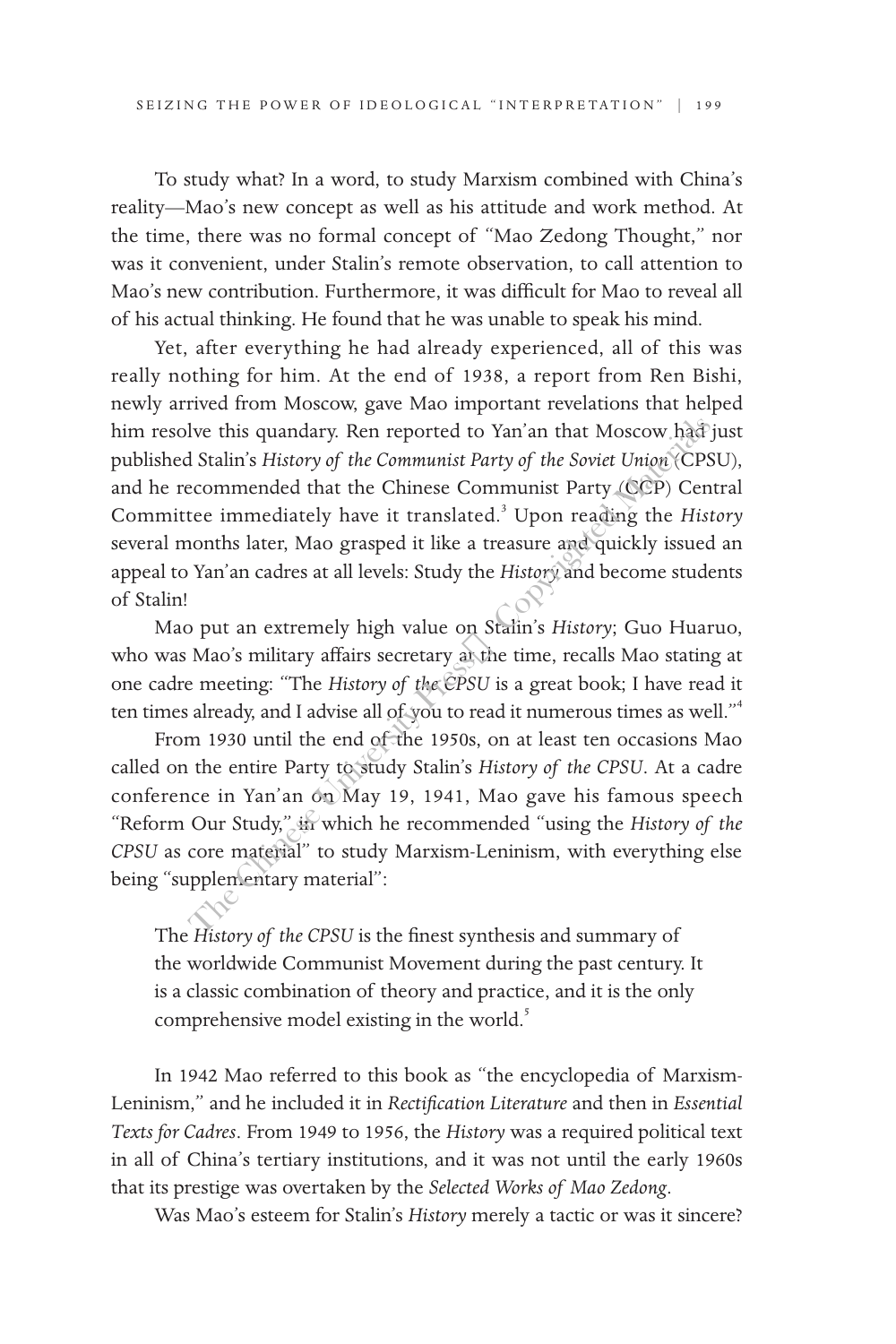Mao deeply resented Stalin and he was extensively engaged in producing ammunition to use against Wang Ming, so why would he venerate a major work by Wang Ming's spiritual guru? At first glance, it seems inexplicable that these political opponents, Mao and Wang Ming, would be in agreement in their praise of Stalin's *History*. Mao was present at a Yan'an mobilization meeting held by the Central Committee's Department of Cadre Education on May 20, 1939, when Wang Ming delivered the main report, entitled "The Importance of Studying the *History of the CPSU*."6 Wang Ming's partiality for the *History* was understandable, but what about Mao's?

Mao's high evaluation of the *History* was definitely intended to pander to Stalin, but even more importantly, the *History* provided Mao with a great deal of experience and strategy that he desperately needed to launch a power struggle within the Party. All of this material served Mao's political objectives and provided him with ammunition to seize the power of ideological interpretation within the CCP.

The *History*, the full title of which is *History of the Communist Party of the Soviet Union (Bolsheviks), Short Course*, was compiled under Stalin's orders for the purpose of thoroughly obliterating political dissent and consolidating his dictatorial status. Following Stalin's personal revision and examination, the book was officially published at the height of the great purge in 1938. Given his direct participation and meticulous organization of the drafting and publication of this book, Stalin agreed to have it published under his own name.<sup>7</sup> Mao's high evaluation of the *History* was definitely interact of Stalin, but even more importantly, the *History* provided and a great deal of experience and strategy that he desperately n ach a grower struggle within th

Mao immediately discovered the enormous value of this book as a sample of Stalinism. Mao greatly admired Stalin's flexible approach to Marxism. Just as in the *History* Stalin demonstrated his talent for selectively applying Marxist principles to meet his political needs, Mao focused only on the Marxist theories of class struggle and the dictatorship of the proletariat. In their popularization of Marxism, both Mao and Stalin were masters of the first order. Stalin's strength was in breaking down Marxism into several concepts, whereas Mao's skill was in simplifying Marxism and, especially, inserting Chinese folk idioms and slang into Marxism. Stalin invented the slogan of "Cadres deciding everything," whereas Mao's celebrated dictums included "Political power grows out of the barrel of a gun" and "To rebel is justified!" Mao reaped considerable benefit from the *History*'s concise, sequential narrative. He soon used the summary remarks in the *History* as the basis for his report "The Twelve Points of Bolshevization," delivered at a high-level cadre conference for the Central Committee's Northwest Bureau.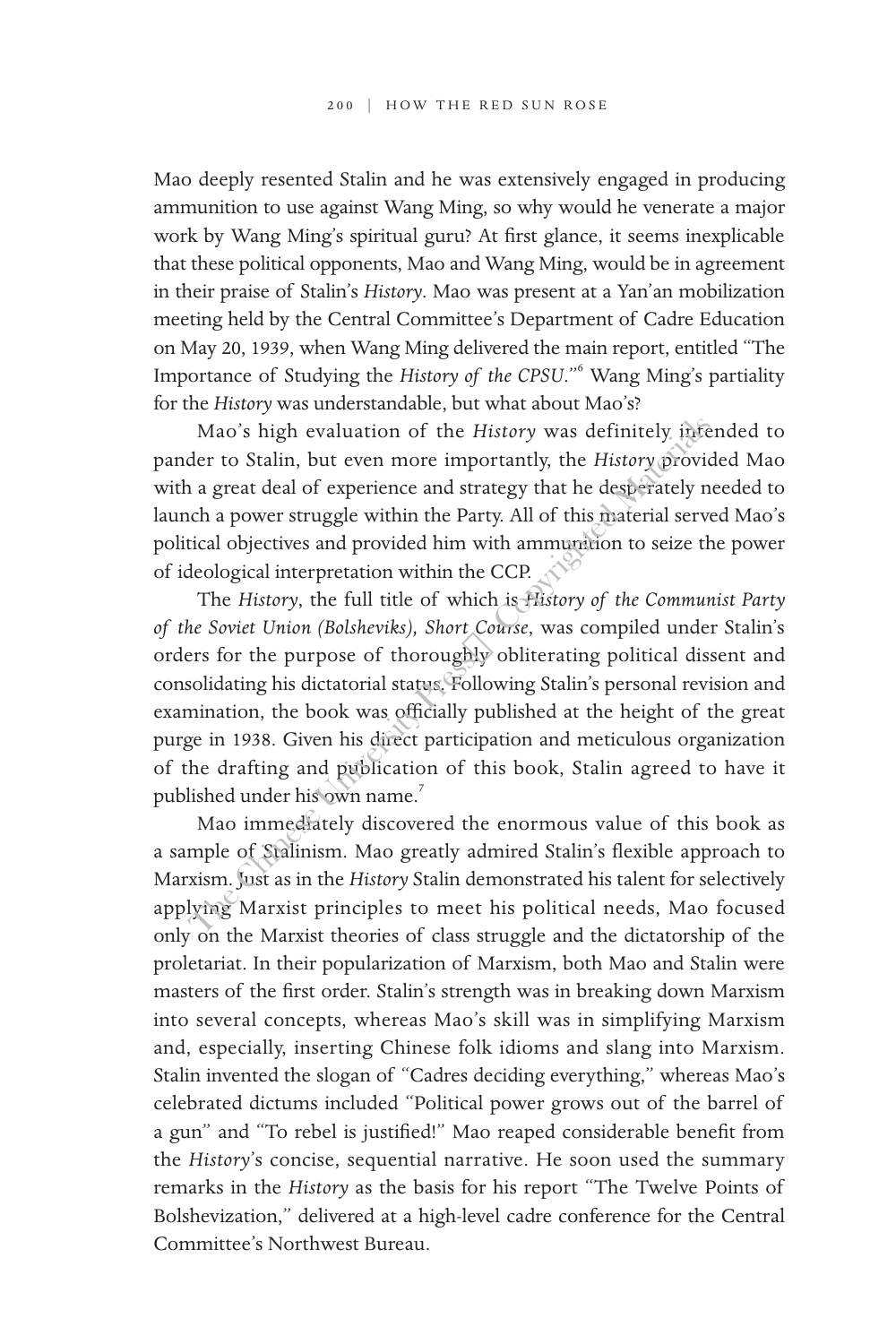The *History* arbitrarily edited history in order to preserve Stalin's image of infallibility, and this also suited Mao's political needs to rewrite the history of the CCP with himself at the center. The *History* depicts the history of the CPSU as a life-and-death struggle between the correct lines and the erroneous lines, and in particular it highlights Stalin's personal role. The book mentions Stalin's and Lenin's names more than 650 times, and quotations and citations from Stalin's and Lenin's works take up one-quarter of the text, totaling around 100 pages. All of this was especially interesting and inspiring to Mao, who regarded himself as the manifestation of the Party's correct line. Under Mao's personal direction from 1943 to 1945, Ren Bishi and Hu Qiaomu used the *History* as a blueprint, and the struggle between the two lines in the CCP as the guiding principle, to compose the first historical summary text produced by the CCP, a Chinese version of the *History of the CPSU* with Mao Zedong at its center—the "Resolution on Certain Issues in the History of Our Party." In this "Resolution," only Mao represented the CCP's correct line (Liu Shaoqi was added as a representative of the correct line in the August 1945 revision), whereas all other Party leaders were either Left or Right, and the Party's broader membership served as mere foils to highlight the greatness of the Party's top leader. anifestation of the Party's correct line. Under Mao's perso<br>from 1943 to 1945, Ren Bishi and Hu Qiaomu used the His<br>print, and the struggle between the two lines in the CCP as<br>principle, to compose the first historical su

Using Stalin's personal volition as the sole criterion for judging right and wrong, the *History of the CPSU* did its utmost to vilify and belittle the rest of the CPSU leaders, and this was well-suited to Mao's selfaggrandizement and arbitrary temperament. The *History* categorically labeled all Party veterans whose views diverged from those of Stalin as "opportunists," "enemies of the people," "turncoats," "traitors," "spies," and "back-stabbers," and it created the theoretical basis for Stalin's mass murder of Old Bolsheviks and his implementation of social terrorism. During the War of Resistance against Japan, Mao was at the preliminary phase in his plan to achieve national dominance, and the success of the revolution depended on a concerted effort by the entire Party, so he could only selectively emulate Stalin's experience of repression within the Party. But Mao learned what he needed from Stalin's *History*, and it was not before long that he began using terms such as "opportunist," "empiricist," and "dogmatist" against other leaders within the Party. Under pressure from Mao, the vast majority of Party leaders accepted these accusations, either willingly or unwillingly, for the sake of Party unity; Mao had them gripped by their "pigtails" and he could dispose of them at will, whereas he remained in an unassailable position.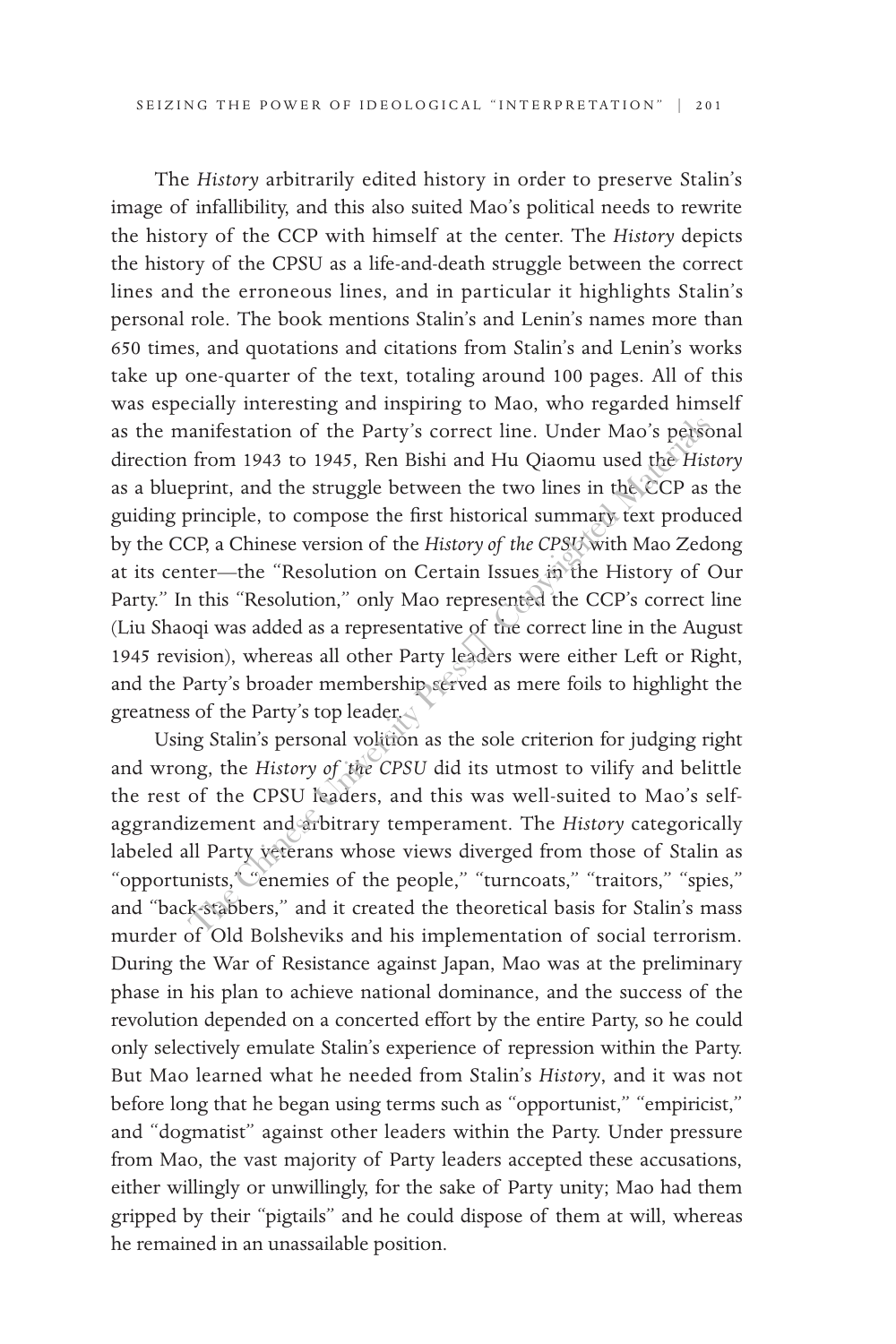Mao found what he needed in the *History*: revolutionary strategies and tactics with the leader at the center, serving as an axis from which radiated specific channels for strengthening the Party's ideology and development, and principles and methods for launching inner-Party struggle. From this book, Mao gained a thorough understanding of the special qualities required to be a leader in the mold of Stalin: ruling the Party with an iron fist and using ideology in service to this rule. Mao was hardly a novice in this regard and now, with the *History* as a foundation, Mao had even greater confidence.

If it can be said that the *History* enriched Mao's revolutionary tactics and strategic thinking in terms of political utility, then Stalin's philosophical sharp-shooters, Mark Mitin and Pavel Yudin, were instrumental in making Maoism into a philosophy.

Among the CCP leaders, Mao was the least fettered by Marxism-Leninism and the most free and flexible in his thinking. In his youth, Mao had been deeply influenced by traditional Chinese philosophy, attaching particular importance to the Theory of Mind developed by Neo-Confucians Lu Jiuyuan and Wang Shouren. It is because Mao maintained communications with traditional Chinese philosophy that he frequently came up with new thinking and concepts that diverged from Moscow's orthodoxy. But in the early 1930s, Mao's original viewpoints were met with a negative reception from the Party's Soviet faction. Ambitious and proud, Mao was not content to be a mere "practitioner"; he wanted to join the pantheon of Marxist-Leninist theorists. As a Party member, Mao could not establish a new holy writ and he was obligated to rely on Marxist texts in order to make his views more systematic and theoretical. If it can be said that the *History* enriched Mao's reveaution<br>ics and strategic thinking in terms of political utility then<br>losophical sharp-shooters, Mark Mitin and Pavel Yudi<br>rumental in making Maoism into a philosophy

From 1937 to 1939 Mao in Yan'an thirstily scrutinized the Marxist philosophical courses on dialectical materialism that Bo Gu, Shen Zhiyuan, and others had translated from Russian. Yet almost everything Mao studied was part of an annotated catechism-style "hermeneutics" of Stalin's works provided by the CPSU's official philosophers at that time—Mitin, Yudin, Ivan Shirokov et al.<sup>8</sup>

This inevitably resulted in mutual contradictions. On the one hand, given Mao's active pandering, his vivid thinking became intangibly squeezed into the dogmatic framework of Mitin, Yudin et al., and Stalin's linear and arbitrary thought process had a huge influence on Mao. Mao's maxims, such as "Two sides to everything" and "Infinite divisibility," were adopted as universally applicable and fundamental truths. On the other hand, since Mao's study of Mitin, Yudin, and Shirokov resulted from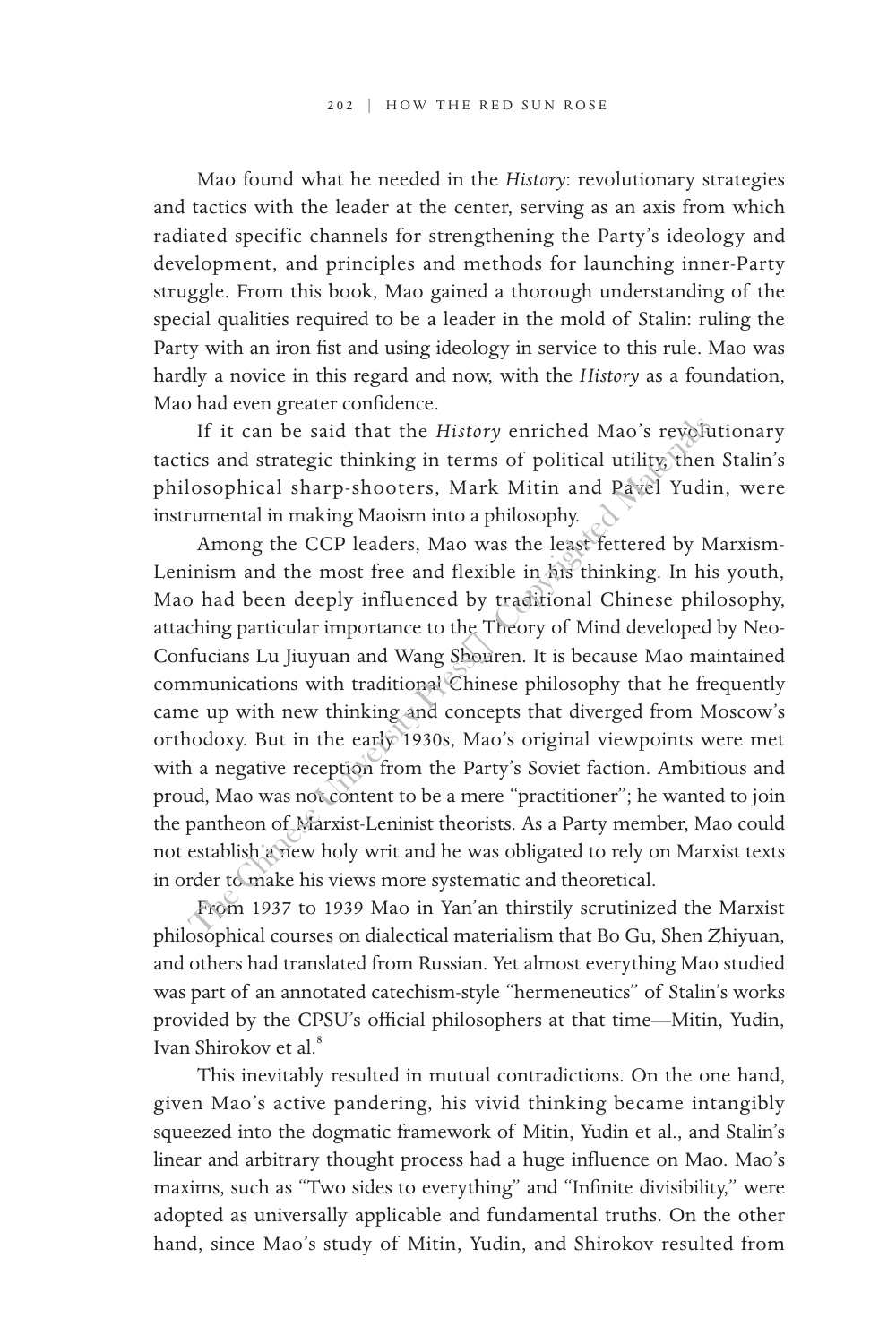external pressures rather than from a personal inclination, and because Mao's free will could not be completely restrained by Stalinist "scriptures," Mao's thinking frequently ventured "out of bounds," leaping from Stalin's incantations into the great beyond. It was at this stage that Mao wrote his most important philosophical treatises, "On Practice" and "On Contradiction." In short, while holding fast to the purpose of "serving my interests," Mao may have been inspired by these urtexts to expand upon them and to give a foreign inflection to a Chinese tune, or even to blatantly slight the urtexts and write his own new tune. Therefore, innovation and discovery coexisted with rigid conservatism, the two supplementing each other to become a distinguishing feature of Maoism. In the process, Maoism began to take on a Marxist exterior, with Mitin, Yudin, and Shirokov providing the scaffolding for the initial construction of Maoism as a philosophy.

The relationship between Maoism and Stalinism is complicated; regarding the two as either completely equivalent or completely separate is contrary to fact. Yet in terms of the "Study Movement" that Mao carried out in Yan'an from 1939 to 1941, irrefutable evidence connects Maoism and Stalinism by countless threads. In Stalin's inner sanctum, Mao discovered not only a weapon for attacking Wang Ming and other opponents but also a coagulant to systematize his own theories. Through his painstaking manipulation, Mao was able to use Stalin to attack Wang Ming and also to perfect his own ideological system. Once Stalin became useful to Mao, his dogmatism also became palatable. In fact, Mao's grafting skills reached a high degree of proficiency and fecundity. In this respect, as Stalin's student Mao actually surpassed his teacher. beyond the metallical and the complement to become a distinguishing feature of Maoism. In the procedure of the procedure of Maoism. In the procedure of the copyright of the mittial construction of Maosophy.<br>
Functionship b

## II. "Undermining the Foundation and Sanding the Soil": The Advancement of Chen Boda, Hu Qiaomu et al.

After putting a great deal of effort into politics and theory, Mao won the status of the Party's chief Marxist theoretician as a result of his 1940 essay "The Politics and Culture of New Democracy" (later renamed "On New Democracy"). Now was the time for Mao to carry out his plan that had been brewing for so long, which was to gradually weaken the control Wang Ming and others held over the Theoretical and Propaganda Departments of the CCP.

A brief review of the rise of Wang Ming and others within the CCP reveals that this group built their fame on ideological grounds. First of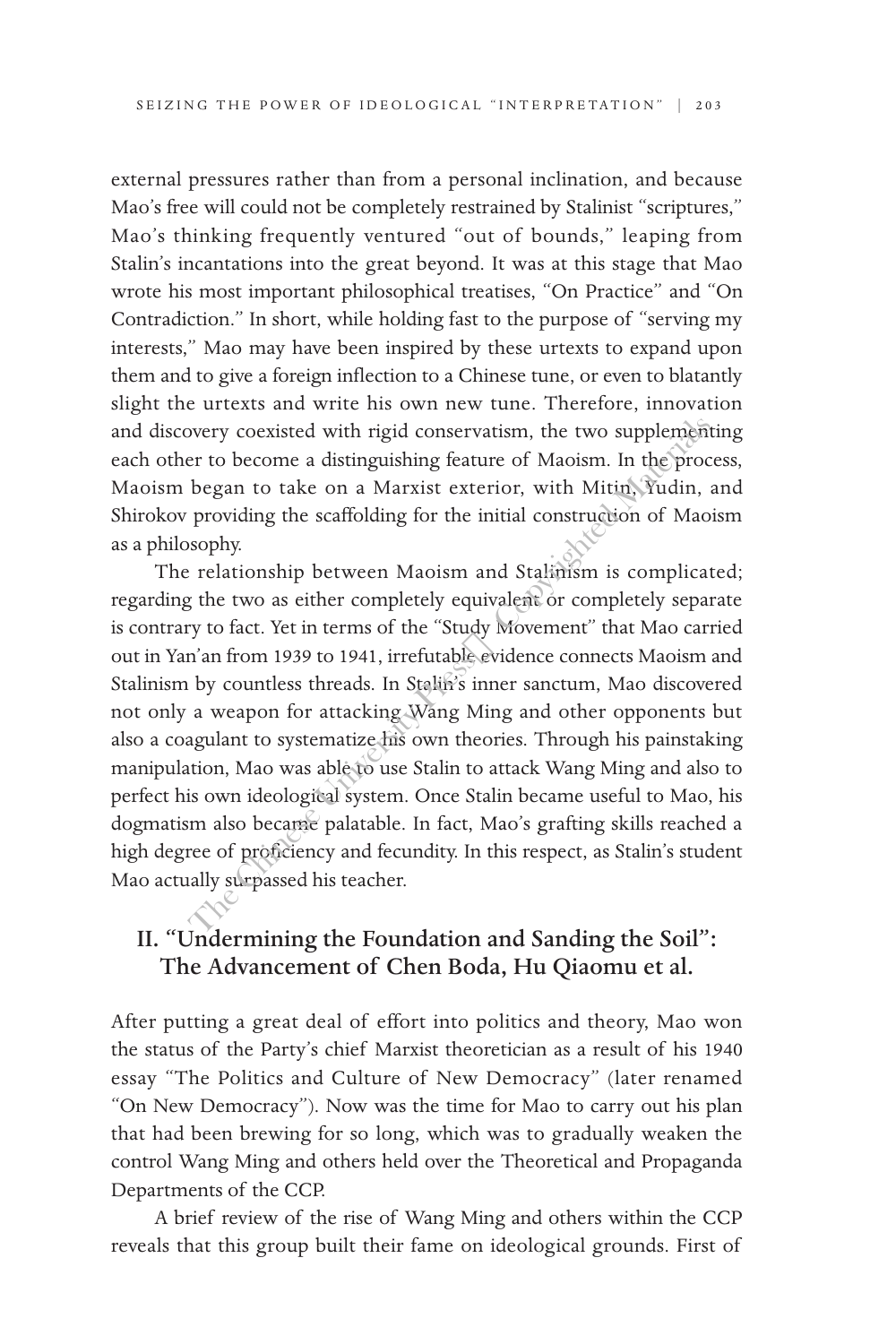all, by becoming well-versed in the works of Marx, Lenin, and Stalin, they raised themselves in the estimation of the Comintern and distinguished themselves from the others studying in the Soviet Union. They then leveraged their support from Moscow to be groomed for leadership of the CCP, using ideology to forge and consolidate their status in the core leadership of the Party. Since ideology was the only sphere in which people such as Wang Ming, Bo Gu, and Zhang Wentian enjoyed a genuine advantage, and was the only position from which they could hold the fort, the long-term monopoly of the Party's Theoretical and Propaganda Departments by Wang Ming and the others in the Soviet faction was hardly surprising.

Although Wang Ming, Zhang Wentian, and the others suffered a political decline following the Sixth Plenum of the Sixth Central Committee, they did not lose power overnight; the Soviet faction and its close allies retained control of the CCP's main Ideological Departments right into the early 1940s: Vang Ming and the others in the Soviet factory<br>
Ily surprising.<br>
Although Wang Ming, Zhang Wentian, and the Sthers<br>
Diltical decline following the Sixth Plenum of the Sixth<br>
Inmittee, they did not lose power overnight; the

- CCP Central Committee Propaganda Department: Director Zhang Wentian, deputy director Kai Feng;
- CCP Central Committee Cadre Education Department: Director Zhang Wentian;
- CCP Central Committee Party Newspaper Committee: Chairman Bo Gu;
- CCP Central Committee Party School Committee: Chairman Wang Ming;
- CCP Central Committee Party School: Director Deng Fa;
- Central Marxism-Leninism Institute: Director Zhang Wentian;
- Women's University of China: Director Wang Ming;
- CCP Central Committee official publication *Liberation Weekly*: Chief editor Zhang Wentian.<sup>9</sup>

All along Mao was quite tolerant of the control that Wang Ming, Zhang Wentian et al. maintained over the Party's Ideological Departments. As a master strategist, Mao knew how to differentiate the relative importance of real power versus that of spiritual direction. From 1935 to 1938, Mao let nature take its course, while he also made a conscious effort not to express any objection to Zhang Wentian's leadership of the Party's ideological work. Mao's most pressing task was to lure the Soviet faction out of the leadership core so that he could first consolidate his own power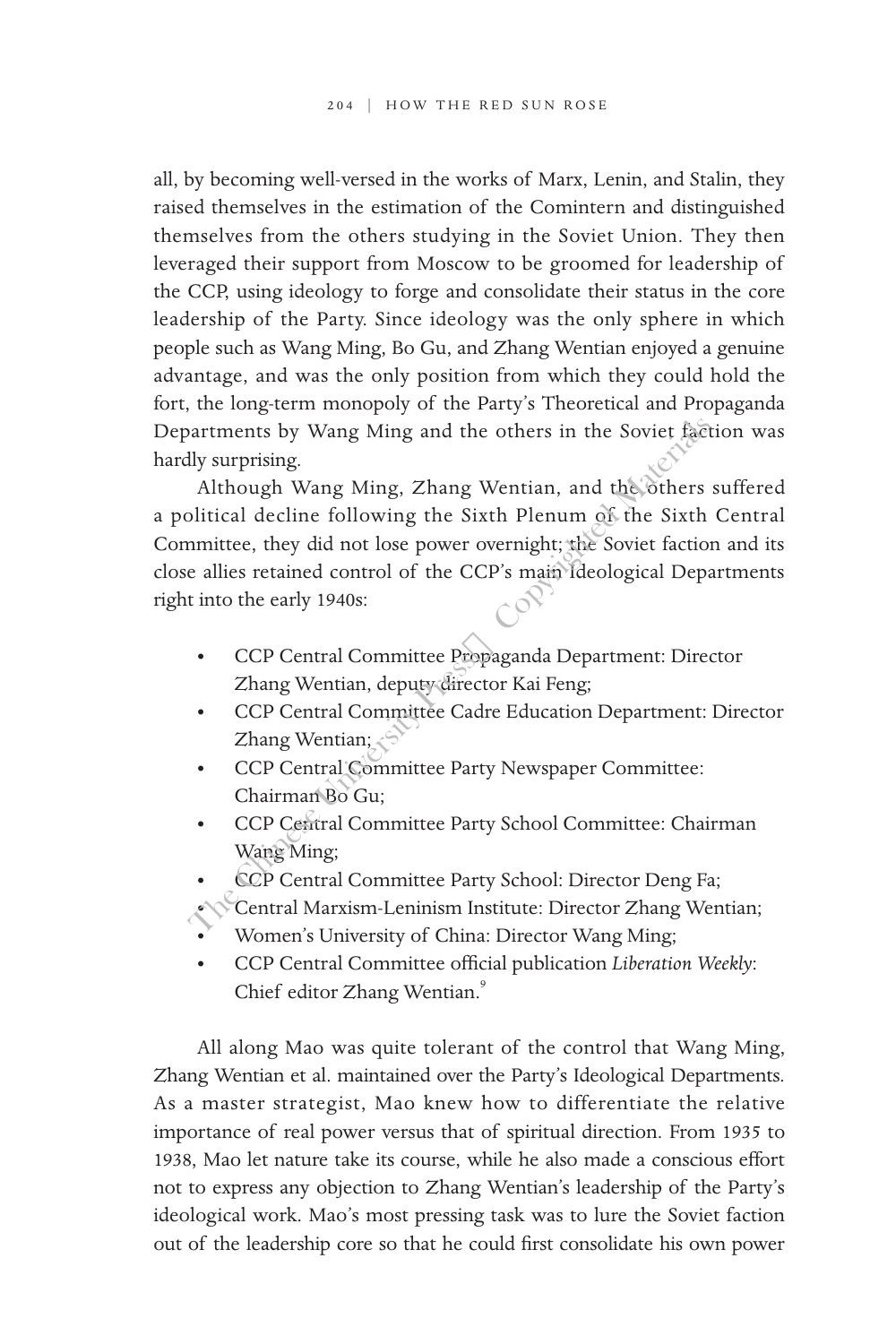over the military and then seize control of the Party. Mao knew that once he controlled the military and the Party, he was guaranteed success in seizing the power of ideological interpretation. The Sixth Plenum in 1938 finally fulfilled Mao's wish to become leader of the Party; Zhang Wentian was formally stripped of his official title as the person with overall responsibility for the Party and instead he was put in charge of the theoretical propaganda and education work of the Party. Not long thereafter, Mao summoned Wang Ming back to Yan'an. In order to put Wang under his personal supervision and keep him from enjoying any real power, Mao had Wang fill the largely ceremonial post of head of the Central Committee United Front Department and additionally he appointed him to a number of culture- and propaganda-related posts. On the surface, it appeared that the Soviet faction had gained greater influence in the Party's ideological domain following the Sixth Plenum.

Mao dealt with this complex situation through a well-thoughtout strategy of pulling Zhang Wentian closer while alienating him from Wang Ming. At the same time, he "undermined the foundations and sanded the soil" in the departments that Zhang headed, promoting young theoreticians with shallow roots in the Party in preparation for eventually replacing Zhang Wentian and the other members of the Soviet faction.

With his influence in the Party's core leadership in obvious decline following the Sixth Plenum, Zhang Wentian devoted his full energies to the ideological sphere. This was just when Mao called for a Party-wide "Study Movement." Under Zhang Wentian's direction, Yan'an compiled, translated, and edited a ten-volume Marx-Engels series of books as well as twelve volumes of the *Selected Works of Lenin*. Yan'an's young intellectuals drank up these classics, and the study of Marxist-Leninist theory was suddenly all the rage. Ironically, the launch of this "Study Movement" gave a new lease on life to Wang Ming, who had been somewhat lost and constrained after the Sixth Plenum, passing his days in the caves of Yan'an's Women's University of China and the Central Committee United Front Department. Wang Ming seemed to feel that the opportunity had again arrived for him to display his acumen in Marxism-Leninism, and he went about giving talks that were heartily welcomed by the young intellectuals in Yan'an's various organs and schools. y ceremonial post of head of the Central Committee United Then the and additionally he appointed him to a number of culture-<br>da-related posts. On the surface, it appeared that the Soviet fact<br>of greater influence in the Pa

It was hardly surprising that Wang Ming remained in the limelight. Following the Sixth Plenum, Wang Ming was still a member of the Secretariat and the Politburo. Even more importantly, Mao's political report to the Sixth Plenum, "On the New Phase," included many of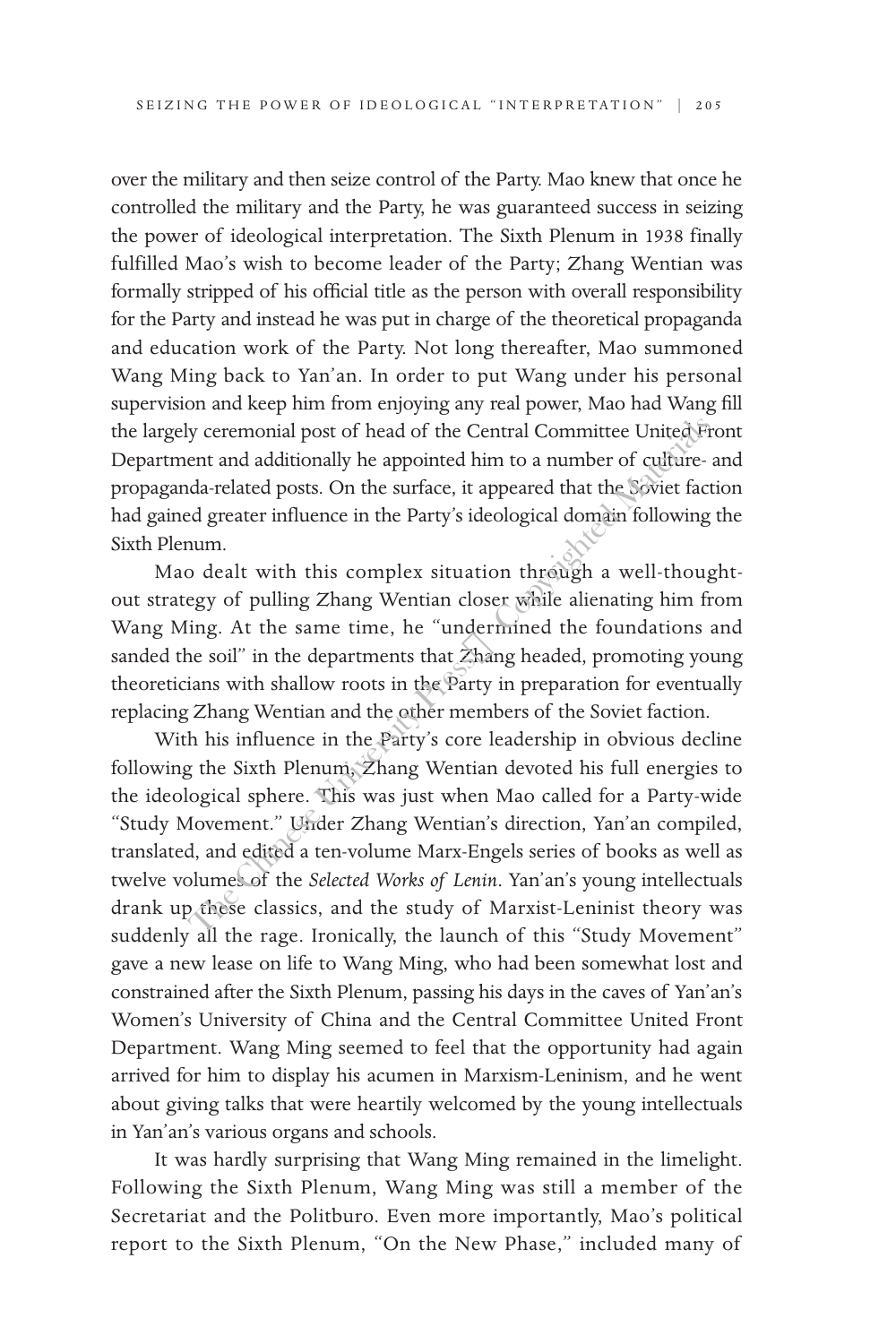Wang's political views. In order to demonstrate loyalty to Stalin and expand CCP influence in domestic political life, Mao adapted to the circumstances and, even more than Wang Ming, he actively promoted strengthening the United Front with the KMT. The Sixth Plenum's political resolution had been drafted by Wang Ming for the Politburo. After the Sixth Plenum, Wang Ming felt a loss of political power but he did not feel any sense of being ideologically thwarted.

Mao had no choice but to let Wang Ming and the others enjoy the limelight for a time. From the CCP's standpoint, what would the "Study Movement" study if not Marxism-Leninism? Mao could only watch one volume after another of the Marxist-Leninist works being translated and published in Yan'an as his resentment of Zhang Wentian grew.

From Mao's standpoint, Zhang Wentian remained entrenched in his old errors while adding new ones as well, and he was an irremediable dogmatist. After the "Study Movement" was launched, Zhang failed to apply his specialist theoretical knowledge to play up Mao's new contribution, while he also failed to raise his dissatisfaction with Wang Ming to the level of theoretical criticism. Even worse, Zhang singlehandedly brought about a surge in the study of Marxist-Leninist works in Yan'an, and the accompanying blather and armchair strategizing provided a platform for Wang Ming and the others. All this must have been aimed at sidetracking the "Study Movement" for the purpose of allowing Zhang Wentian, Wang Ming, and the other "Party bosses" and members of the "academic clique to continue to monopolize the Party's cultural and propaganda positions. vement" study if not Marxism-Leninism? Mao could only with<br>the after another of the Marxist-Leninist works being chand<br>lished in Yan'an as his resentment of Zhang Wentian grew.<br>From Mao's standpoint, Zhang Wentian remained

The fact is that Mao had greatly expanded the space he occupied in Party ideology since 1938, and Zhang Wentian, while controlling the Party's theoretical and propaganda work, had taken the initiative to cede the most important power to Mao: Zhang's assistant at the time, Wu Liping (also known as Wu Liangping), recalls that after the Sixth Plenum, the Central Committee stipulated that any important articles published in Yan'an's *Liberation Weekly* or *The Communist* had to be first vetted by Mao,<sup>10</sup> and all of Mao's speeches and essays appeared on the most prominent pages of these publications.

However, Mao expected more than this from the Ideological Departments; his ultimate aim was to change the atmosphere within the CCP. He wanted to take over the ideological sphere—not merely to control it, but to totally occupy it. Publishing Mao's essays as headline articles, or giving Mao the power to vet other articles, did not allow him to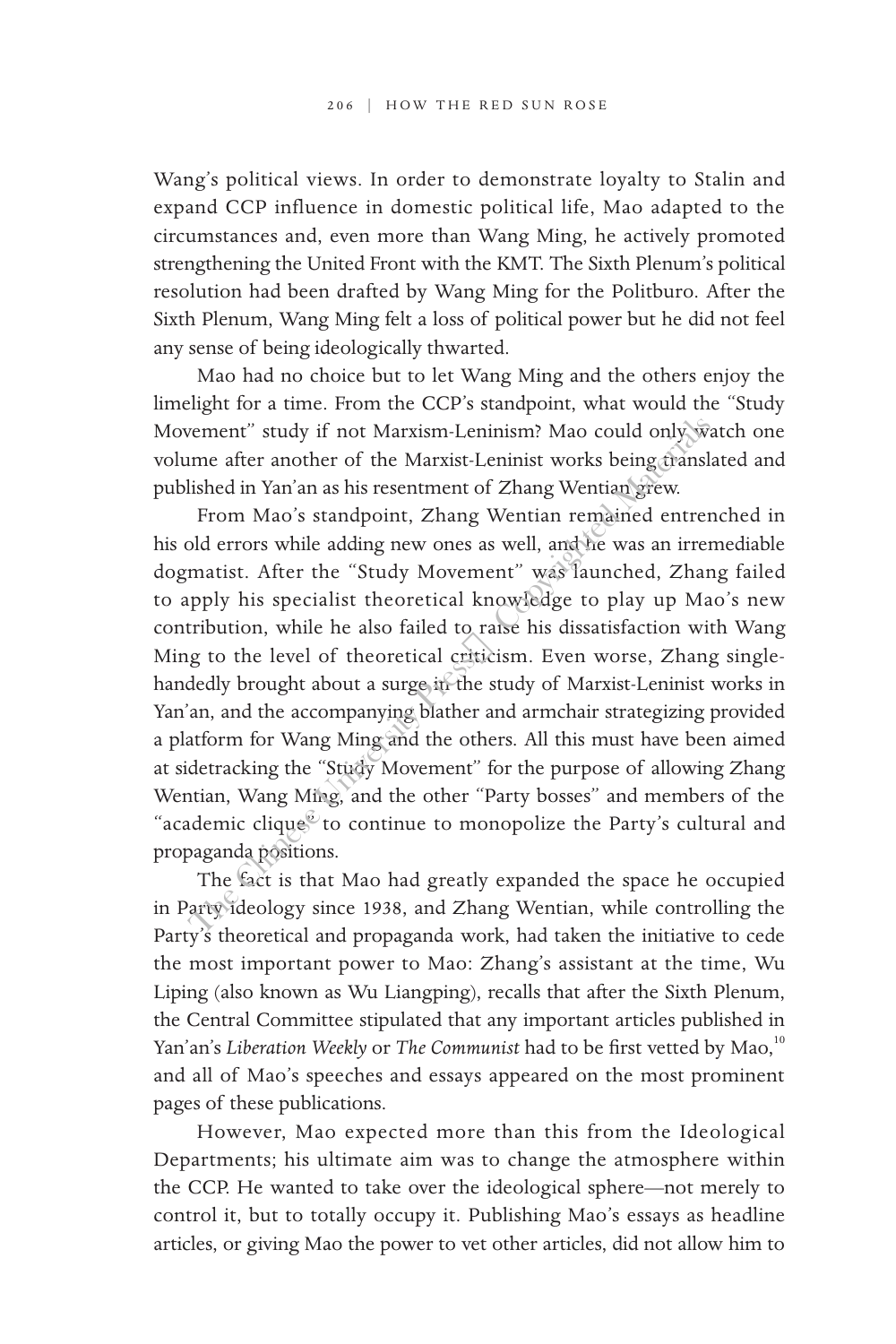immediately change the atmosphere of pandering to Russia that had long been a fixed feature of the Party. What Mao wanted was to break down the quarantine between himself and the atmosphere that Zhang and the others had built up. This quarantine allowed the creation of endless amounts of pedantic and long-winded Party-speak and allowed the Soviet faction to leisurely manipulate the Party's entire belief system. In the face of this enormous intellectual rampart, Mao's new concepts and new literary style could never become popular, much less replace what was currently in use.

Mao had a profound understanding of Zhang's personality and behavior. Although deep down, among the Moscow dogmatists Mao considered Zhang no different from Wang Ming, Zhang had parted ways with Wang some time earlier and had been acting on Mao's advice over the years. Suddenly striking out at Zhang would send inevitable shock waves throughout the highest echelons of the Party without benefiting Mao in any way. For that reason, Mao could only continue making use of Zhang while trying to think of a better plan to replace him in the future.

On March 22, 1939, at Mao's suggestion the CCP Central Committee decided to hive off the Publishing Section (Liberation Publishing House) from the Party Newspaper Committee and to set up a Central Publication and Distribution Department in charge of political vetting and management of Party publications in Yan'an and the other base areas. Li Fuchun, at that time deputy director of the Organization Department of the Central Committee, would simultaneously serve as head of this department. Li Fuchun was Mao's old friend, so appointing Li to this position represented an important step to erode Zhang Wentian's authority. The Chinese Hown, among the Moscow dogmatists and Zhang no different from Wang Ming, Zhang had parted wang some time earlier and had been acting on Mao Sadvice c s. Suddenly striking out at Zhang would send mevitable sh ro

Li Fuchun had long been engaged in Party work, however, and Marxist-Leninist theory was not his strong point. The main function of the Central Publication and Distribution Department that Li led was to "intercept" pernicious thoughts. Li's political loyalties were entirely with Mao, but given his lack of familiarity with theory, he was not of immediate help in terms of promoting Mao's contributions.

Mao appears to have anticipated this "disconnect" from the outset, but he revealed no anxiety or worry. The young theoreticians he had pulled into his orbit, Chen Boda, Ai Siqi, Hu Qiaomu, He Sijing, and He Ganzhi, did not yet have the practical experience for immediate advancement to leadership positions in the Cultural and Propaganda Departments. Mao had the discernment to discover that the "scholars" (*xiucai*) who would eventually become the backbone of his theoretical team would be made up of two kinds of people: the first group, exemplified by Chen Boda,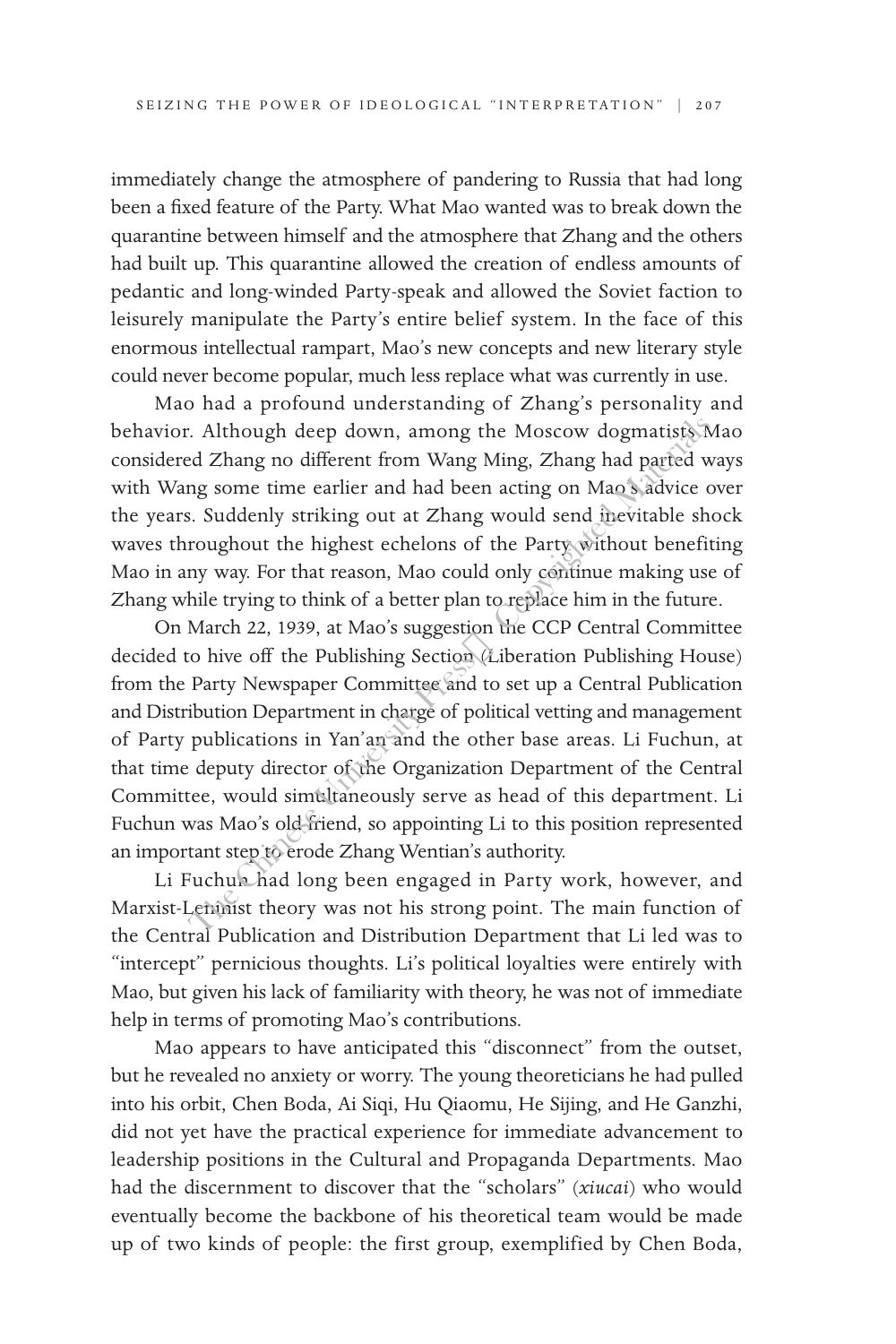had studied in the Soviet Union but had no historical relationship with Wang Ming, Bo Gu et al.; the second group consisted of activists from Shanghai's Left-wing cultural movement, such as Ai Siqi, Hu Qiaomu, and He Ganzhi. What the two groups had in common was a lack of battle experience in the soviet areas and little status within the Party.

Among these young scholars, Mao particularly appreciated and valued Chen Boda and Hu Qiaomu. Having proven most helpful to Mao, Chen and Hu had earned Mao's trust and had become part of his inner circle, with Chen appointed secretary of the Politburo in 1939 and Hu appointed Mao's personal political secretary in 1941, giving them each important roles on the political stage of the CCP.

Chen Boda's greatest value to Mao was his theoretical enrichment of Mao's "Sinification of Marxism," which contributed substantially to perfecting Mao's new theory.

What attracted Mao was the way Chen's writings gave a Chinese flavor to communism. During the 1930s, in major cities, for instance Beiping and Shanghai, Marxist philosophers, economists, and literary theorists, such as Li Da, Chen Hansheng, Wang Ya'nan, and Hu Feng, were actively engaged in translating and interpreting Marxist works and they attracted a large youth following. Unlike Li Da and the others, however, Chen Boda did not engage in standard translations and introductions; his writings had an obvious originality. A student of the great historian Wu Chengshi,\* Chen early on had utilized Marxist theory to explain the basic concepts of Chinese philosophy, staking out his own course among the Leftist theoreticians. ointed Mao's personal political secretary in 1941, giving the order of the CCP.<br>
Chen Boda's greatest value to Mao was his theoretical enrols of "Sinification of Marxism," which contributed substar<br>
ecting Mao's new theory

In his 1933 pamphlet, "On Tan Sitong,"† Chen explained Tan Sitong's thinking in terms of the Marxist principle of dialectical materialism and he proposed that it "contains rudimentary materialism and traces of imperfect dialectics."<sup>‡ 11</sup> Chen even proposed that Chinese Marxists should become successors to China's great philosophies,<sup>12</sup> in effect drawing close to the notion of the Sinification of Marxism. This was undoubtedly a rare and surprising concept in the early 1930s.

Translators' Note (cited hereafter as TN): Wu Chengshi (1884-1939) was a famous classicist, paleographer, and educator who took the perspective of historical materialism.

<sup>†</sup> TN: Tan Sitong (1865‒1898) was a late Qing politician, thinker, and reformist who was executed after the failure of the Hundred Days of Reform.

<sup>&</sup>lt;sup>‡</sup> TN: This quote is translated from the Chinese.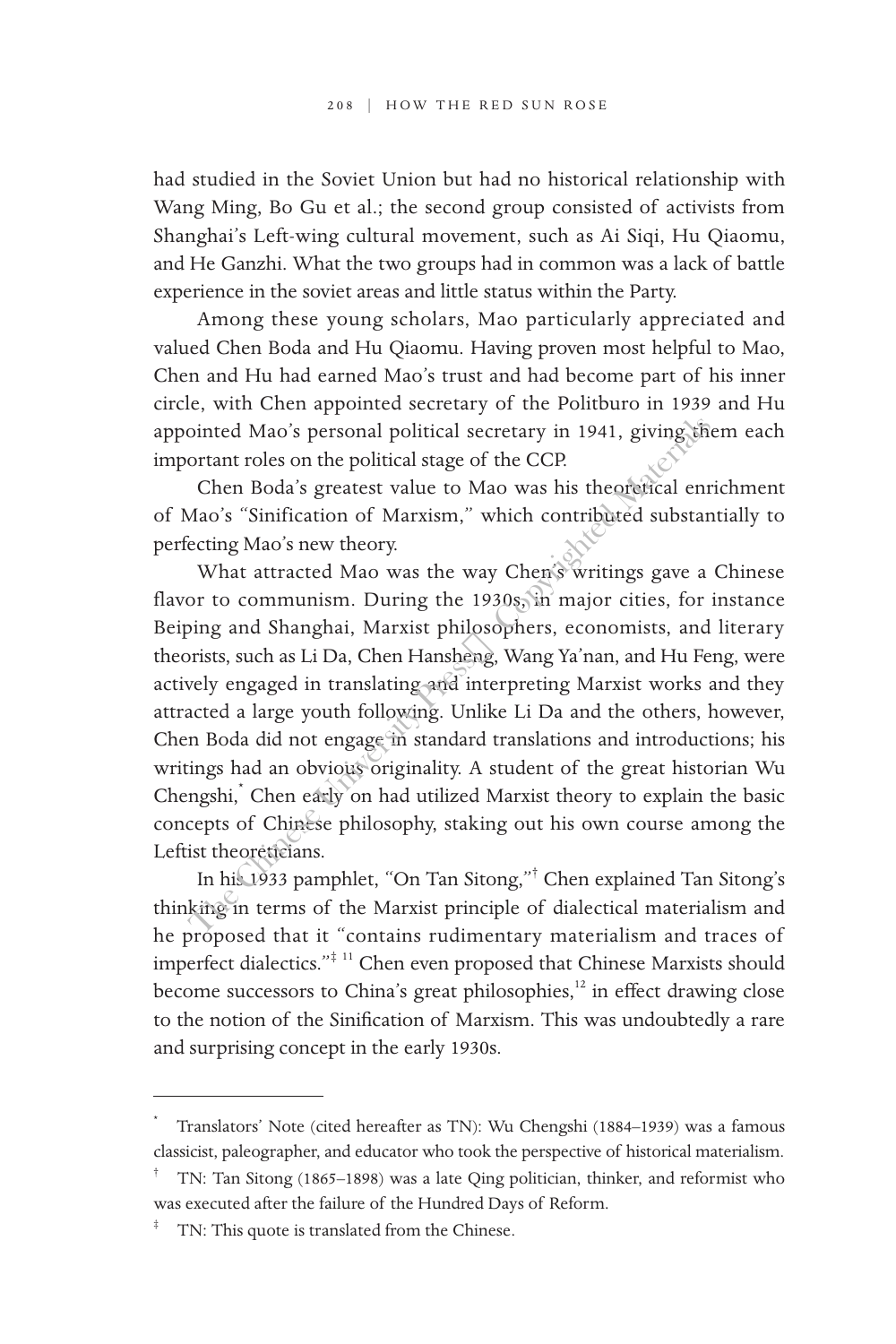The tendency toward a nationalized form of communism as expressed in Chen Boda's writings was further reflected in the "New Enlightenment Movement" that he helped to launch. \* The "New Enlightenment Movement" was an ideological and cultural movement aimed at promoting Marxism, carried out from September 1936 to the summer of 1937 by Chen Boda, Ai Siqi, Zhou Yang, He Ganzhi, Hu Qiaomu, and other Leftists in Beiping, Shanghai, and other major cities to counter the KMT's promotion of the "National Revival Movement." Chen considered the "New Philosophy" (i.e., Marxist philosophy) highly significant to China, but he sharply criticized the serious inadequacies of China's Leftist cultural movement. He felt the Leftists should engage in self-criticism because they were "unable to use dialectics to explain China's actual life" nor could they engage in in-depth, systematic analysis and criticism of China's traditional thought.<sup>13</sup> As a result, the KMT was still able to use China's traditional thought as a powerful tool to defend its rule, and even the Japanese imperialists were using traditional Chinese thinking to dupe the Chinese people. Chen emphasized that China's modern culture should draw on the positive aspects of traditional Chinese thought, while also drawing on the great cultural traditions and accomplishments of the outside world, integrating the dialectics of Chinese traditional philosophy with the advanced foreign cultures under a Marxist framework.<sup>14</sup> It to China, but he sharply criticized the serious inadequagies<br>Leftist cultural movement. He felt the Leftists should engage<br>ism because they were "unable to use dialectics to explain Chi<br>e" nor could they engage in in-d

Chen Boda's scholarship and self-cultivation in classical Chinese philosophy and his unique views on the nationalization of communism were eventually discovered by Mao. In terms of the nationalization of communism, Mao and Chen were in virtual agreement. As soon as he met Chen, Mae's only regret was that he had not known him earlier. For a while they exchanged letters on the thinking of Confucius, Mencius, and Mozi.<sup>15</sup> At this time, Mao had an urgent desire for theoretical and systematic reinforcement of his concept of the Sinification of Marxism, but he lacked the necessary help. Chen's appearance filled this yawning vacancy. In spring 1939, a year and a half after Chen's arrival in Yan'an, Mao released him from his post at the Marxism-Leninism Institute and

<sup>\*</sup> Chen Boda published "Philosophy's National Defense Mobilization: Self-criticism of the New Philosophers and their Suggestions for a New Enlightenment Movement" on September 10, 1936, in the Shanghai Left-wing publication *Reading Life*, vol. 4, no. 9. He published "On the New Enlightenment Movement" on October 1 in *New Century*, vol. 1, no. 2. These two essays by Chen formally launched discussion of the New Enlightenment Movement.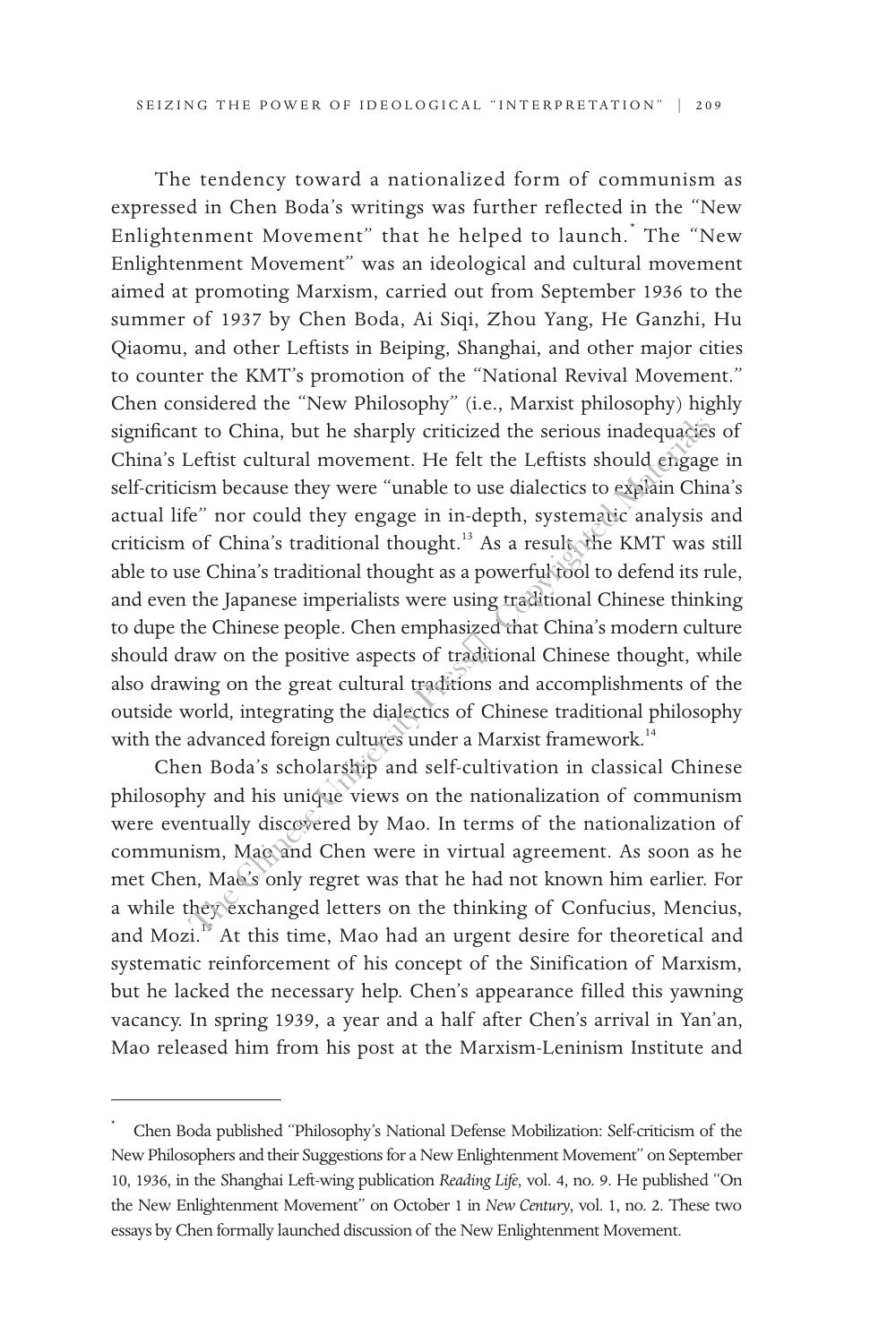promoted him to deputy secretary general of the Chairman's Office of the Central Military Commission (CMC), which made him Mao's chief theoretical aide. Once Chen stepped into the power hub, his character was quickly poisoned by the power-hungry atmosphere.<sup>\*</sup> In this "Sinicized" environment, Chen rapidly degenerated from a simple teacher to an ambition-blinded power-monger.<sup>16</sup>

Unlike Chen Boda, with whom Mao became familiar due to his theoretical scholarship, Hu Qiaomu was employed as Mao's political secretary based on his writing skills and succinct style. Hu had been a backbone in Shanghai's CCP-led Leftist cultural movement in the 1930s. Remaining behind the scenes for a long time, he was much less well known than Zhou Yang, Ai Siqi, and Chen Boda. After Hu arrived in Yan'an in autumn 1937, the Organization Department of the Central Committee largely ignored him and assigned him to a position far from Yan'an, as an assistant to Feng Wenbin at the Anwubao (Anwu Fortress) Young Cadre Training Course in Jingyang County, Shaanxi Province.† There he served as deputy director of the training course and as propaganda head of the Northwest Youth Resistance Alliance (which replaced the disbanded Communist Youth League as the CCP organization that led the youth movement).<sup>17</sup> the Chinese in Shanghai's CCP-led Leftist cultural movement in the classion and the scenes for a long time, he was much less we a Zhou Yang, Ai Siqi, and Chen Boda. After Hu artived in Yumn 1937, the Organization Departmen

These two years in Anwubao were a political loss for Hu Qiaomu, giving him almost no opportunities for contact with Mao. Most of the cadres in the Young Cadre Training Course had experienced the Long March as Red Army soldiers, and they had little in common with Hu in terms of temperament or interests. In May 1938, the Central Committee decided to establish the Central Youth Committee to replace the Central Youth Department, and it appointed Chen Yun secretary and Feng Wenbin deputy secretary. Hu Qiaomu was then absorbed into the Central Youth

In a 1940 Yan'an discussion on "national form," Chen Boda grossly exaggerated the errors of Wang Shiwei, an intellectual whose thinking differed from his, and he implied that Wang was a dissident. In conversations with friends, Chen said, "The most important thing is to follow someone, and to follow him to the letter."

<sup>†</sup> Ostensibly established by the Northwest Youth National Salvation Association but actually led by the CCP Central Committee Youth Department (the Central Youth Committee), the Young Cadre Training Course, originally set up in Yunyang Township, Jingyang County, Shaanxi Province, was moved to Anwubao, north of Yunyang, in January 1938, and came to be known as the Anwubao Youth Training Course.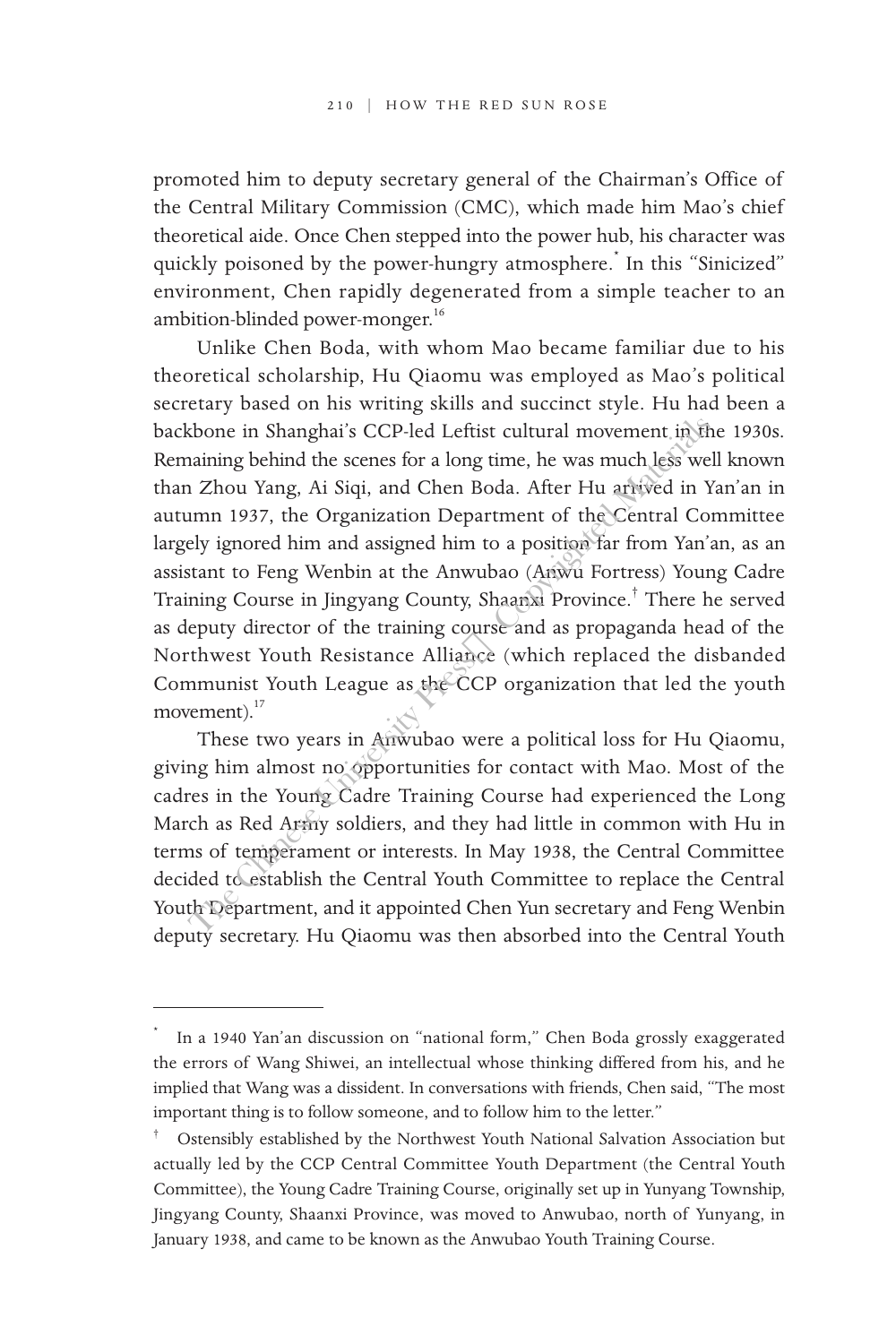Committee<sup>\* 18</sup> and he established a close working relationship with Chen Yun. After spinning his wheels in Anwubao for two years,<sup>19</sup> in July 1939 Hu was finally sent back to Yan'an. By then, Chen Boda had become Mao's political secretary and Hu was still an unknown, but with Chen Yun's support, Hu gradually had an opportunity to distinguish himself. On April 16, 1939, *China Youth* resumed publication in Yan'an, and due to his involvement in editing the magazine, Hu gradually attracted Mao's attention. In May 1940, the "Zedong Young Cadre School" was formally established on the foundation of the Anwubao Young Cadre Training Course, with Chen Yun as director and Hu Qiaomu as the person actually in charge, giving him even more opportunities to have contacts with Mao.

In 1941 Hu Qiaomu was formally transferred to Yangjialing to serve as Mao's political secretary as well as a secretary of the Politburo. Mainly engaged in copy-editing Mao's speeches, Hu quickly became Mao's indispensable right-hand man. As a new arrival at the power center, he was extremely circumspect and he kept a low profile until the height of the Rectification Movement in 1942, when Niao sent him to the Central Propaganda Department to replace Kai Feng as acting head,<sup>20</sup> thus overnight turning Hu Qiaomu into one of Yan'an's notables.

Although they arrived in Yan'an along with Hu Qiaomu in 1937, Ai Siqi, He Ganzhi, and Wang Xuewen had many fewer political prospects than either Hu Qiaomu or Chen Boda. Qi, He, and Wang had established sterling reputations in Shanghai's Leftist cultural circles in the 1930s and they enjoyed Mao's warm hospitality during their first few years in Yan'an. They were given teaching jobs at Northern Shaanxi Public School, the Central Party School, and the Marxism-Leninism Institute, with monthly allowances of 20 yuan as well as personal bodyguards.<sup>21</sup> Mao frequently went to them for advice on philosophical and theoretical issues. For a period, Mao particularly valued Ai Siqi, frequently corresponding with him and inviting him to his cave for late-night chats. Over time, however, Mao's interest in Ai and the others waned. Mao appreciated Ai's layman's version of Marxism, but it lacked depth and still employed Russian-style dogmatism as a conceptual tool, so that "popularization" was little more than "textbookization." He Ganzhi, valued by Mao as a prolific writer, with Chen Yun as director and Hu Qiaomu as the person action, giving him even more opportunities to have contacts with M<br>941 Hu Qiaomu was formally transferred to Yangjialing to se<br>political secretary as well as a secretar

The Central Committee Youth Committee was comprised of Chen Yun, Feng Wenbin, Li Chang, Liu Guang, Hu Qiaomu, Gao Langshan, Huang Hua, and Song Yiping.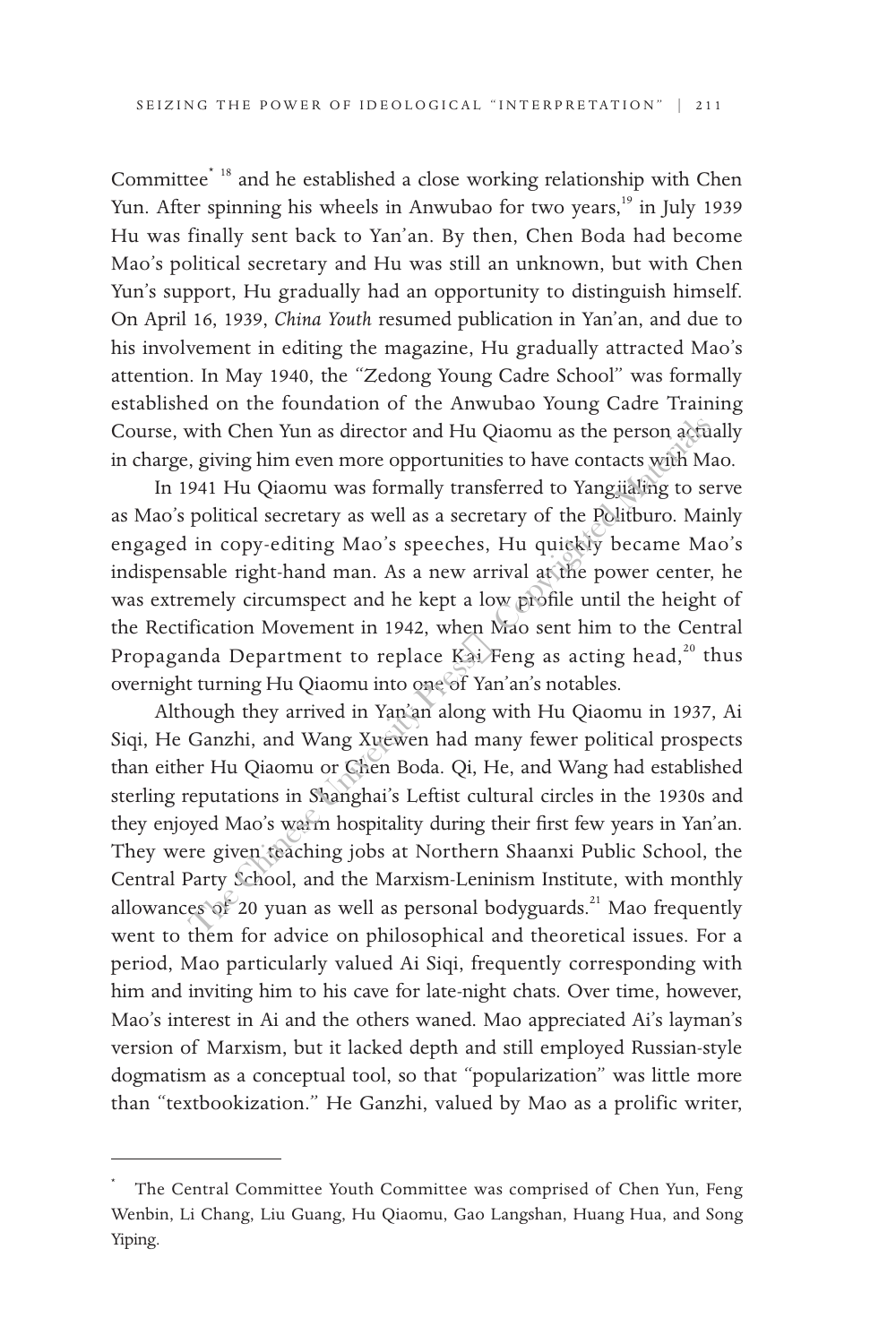was offered a position as Mao's personal theoretical secretary, but he was too bookish and he declined Mao's offer in favor of concentrating on his writing.<sup>22</sup> In any case, He Ganzhi's writing was too slapdash, so Mao respected his wishes and did not insist on drawing him in. Wang Xuewen was the most qualified in terms of in-depth scholarship of revolutionary history and theory, but he was too pedantic as both a writer and as a person,<sup>\*</sup> and his pronounced dogmatic tone made him unsuited for Mao's retinue.<sup>23</sup>

Although Mao was somewhat disappointed with Ai, He, and Wang, at the time he did not demand perfection from them, and he actively assimilated the most useful aspects of their writings. For example, in the November 1936 pamphlet *China's Past, Present, and Future* (later renamed *China in Transition*), He Ganzhi stated that China was a "half-colonial, halffeudal society," and that China's present stage of revolution was that of a "New Democratic Revolution." Although this had originated with the Comintern, the expression was succinct and clear, and it obviously inspired some aspects of Mao's subsequent "On New Democracy." Mao used the strong points and rejected the shortcomings of these theoreticians who had emerged from the garrets of Shanghai with no training in the Soviet Union, and beginning from 1938, each was appointed to leading positions in Yan'an's Cultural and Propaganda Departments. Ai was first appointed chairman of the Association of Border Area Cultural Circles, and after the Marxism-Leninism Institute was established, he became head of the institute's Philosophy Department. He became secretary general of the Propaganda Department's Cultural Work Committee in 1939, and was appointed chief editor of the newly established publication, *Chinese Culture*, in 1940. He Ganzhi was appointed to the Central Cultural Work Committee and Wang Xuewen was appointed deputy director and dean of studies of the Marxism-Leninism Institute in autumn 1938. milated the most useful aspects of their writings. For examplember 1936 pamphlet *China's Past*, *Present, and Future* (fater *ia in Transition*), He Ganzhi stated that China was a Walf-color dal society," and that China's

From 1939 to 1941, Mao used the strategy of "undermining the foundation and sanding the soil" to gradually consolidate his influence and infiltrate the Theoretical, Propaganda, and Education Departments controlled by the CCP Soviet faction. Having enlisted Chen Boda and Hu Qiaomu as his wingmen, Mao now wanted to push the "Study Movement" into deeper territory and to create ammunition for a direct challenge

<sup>\*</sup> Liu Xuewei recalls that Wang Xuewen used Leontiev's *Political Economy* as a textbook at the Marxism-Leninism Institute, that he "spoke very cautiously, and his arguments and key points largely followed that book." Although Liu Xuewei found Wang Xuewen's classes "scintillating," some of his classmates "dozed off."